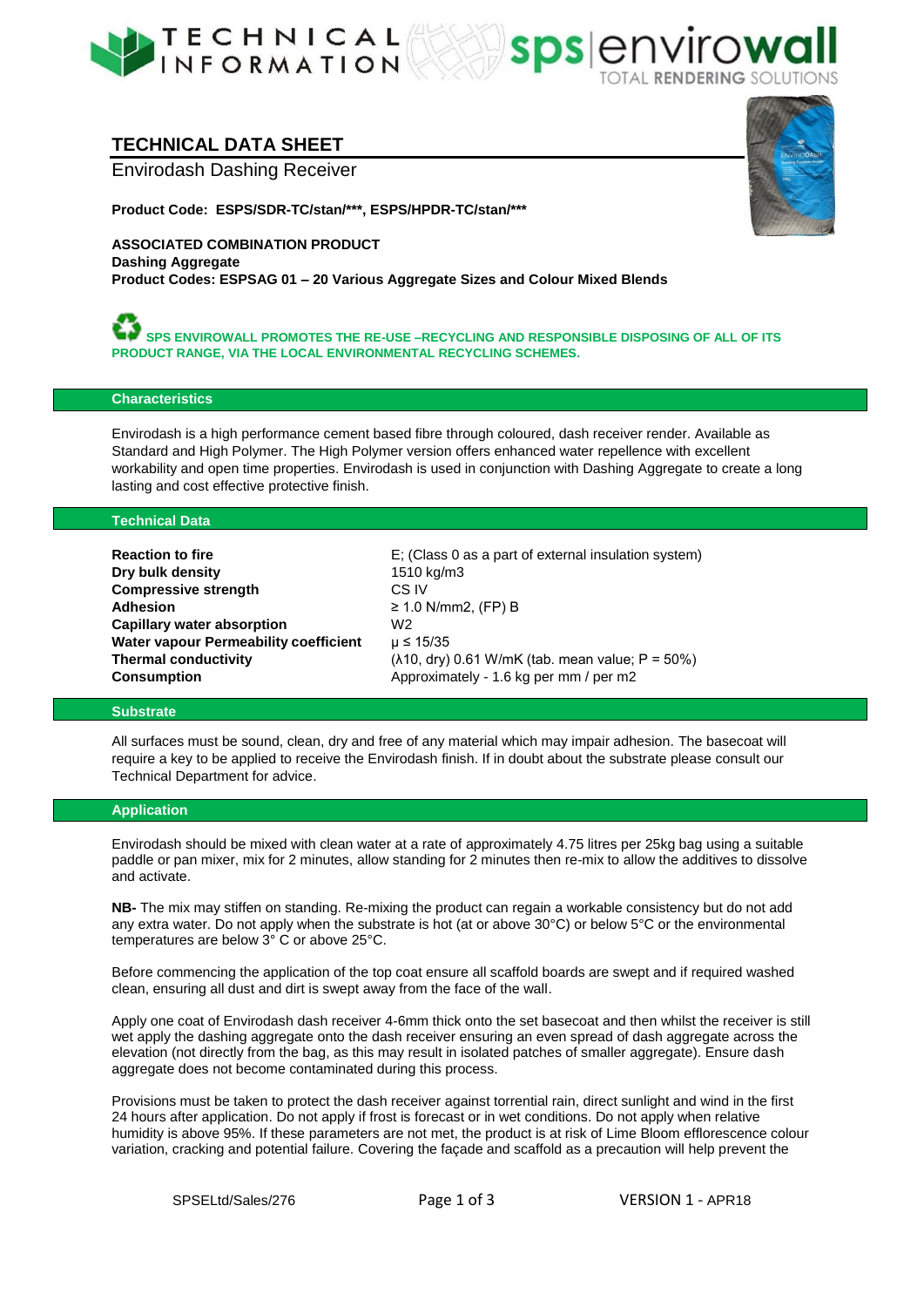





**Product Code: ESPS/SDR-TC/stan/\*\*\*, ESPS/HPDR-TC/stan/\*\*\***



**ASSOCIATED COMBINATION PRODUCT Dashing Aggregate Product Codes: ESPSAG 01 – 20 Various Aggregate Sizes and Colour Mixed Blends**

receiver from drying prematurely. To avoid colour variations, ensure that the same batch numbers where possible are used up to natural breaks in the elevation.

**sps**er

**Dashing Aggregate (Spar) Application** - Do not apply aggregate direct from the bag. Any fines contained in the bag will usually collect towards the bottom of the bag and this can cause patching when applied. Areas with a higher percentage of fines will differ in texture, colour and finish to an area dashed with aggregates containing little or no fines. All dashing aggregates should be decanted from the bags into a clean drainable container (i.e. a plasterer's bath) and blended with 3 to 4 other bags ensuring that the colour and any fines are mixed evenly within the container prior to application. The aggregates used for dry-dashing are predominantly naturally occurring minerals that will have colour variations that allows little control over colour consistency. It is important to ensure that the aggregates used are from the same manufactured batch in order to reduce any potential colour matching issues. The re-use of aggregate that has been collected up following the first application is not recommended. Any aggregate that has been walked on or exposed to any substance that could contaminate it should be disposed of in the responsible way and not re-used as a dashing aggregate.

**NB: Fe** Certain types of dash aggregate contain iron which may be susceptible to future iron staining. Contact SPS Envirowall for further assistance**.** 

## **Storage**

Envirodash must be stored unopened in a dry place at temperatures above 5°C. Shelf life is 12 months from date of manufacture.

### **Certificates/approvals**

### **Identification**

All SPS Envirowall products are factory blended, tested and packaged to quality control procedure in accordance with BS EN ISO 9001 series.

#### **Special Information**

#### **Disposal**

**RECYCLING AND RESPONSIBLE DISPOSING OF ALL OF ITS PRODUCT RANGE, VIA LOCAL ENVIRONMENTAL RECYCLING SCHEMES.**

Do not empty contents into the ground, water courses or drains. Check local landfill requirements for correct disposal. See the SPS Envirowall Limited Health & Safety data sheet on this product for information regarding the safe disposal of this product.

The information supplied in this Technical Data Sheet is designed only as guidance for the safe use, storage and handling of the product. This information is correct to the best of our knowledge and belief at the date of publication however no guarantee is made to its accuracy. This information relates only to the specific material designated and may not be valid for such material used in combination with any other materials or in any other process.

Our application recommendations, whether verbal, written or as graphics, are given to the best of our knowledge and the state of the art. Information about values, quantities etc. are based on approximate figures. The